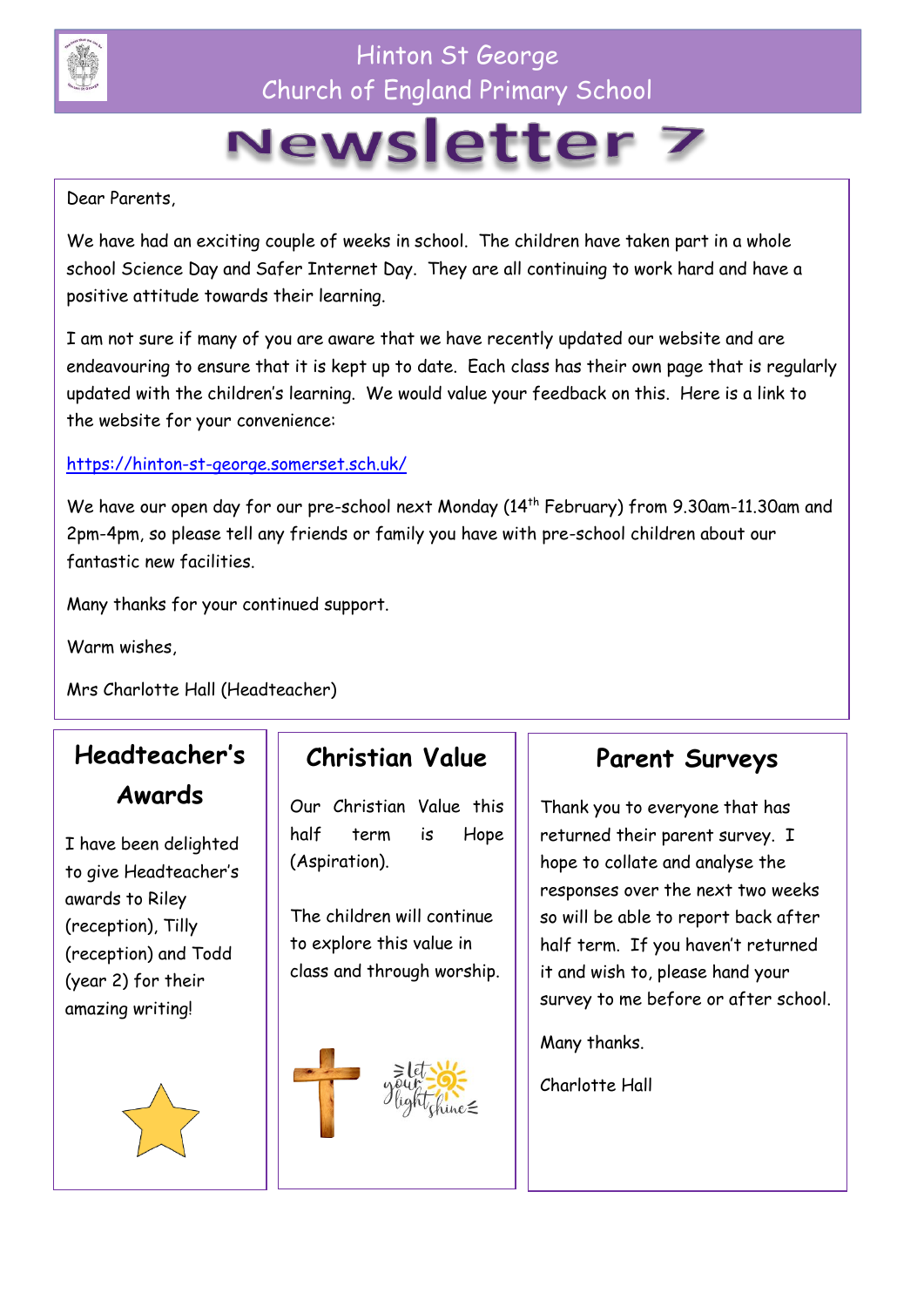

# **Our New Clouds!**

A few weeks ago we had Acoustic Cloud Absorbers installed in our three classrooms to help with the acoustics. The difference for all the children is amazing!



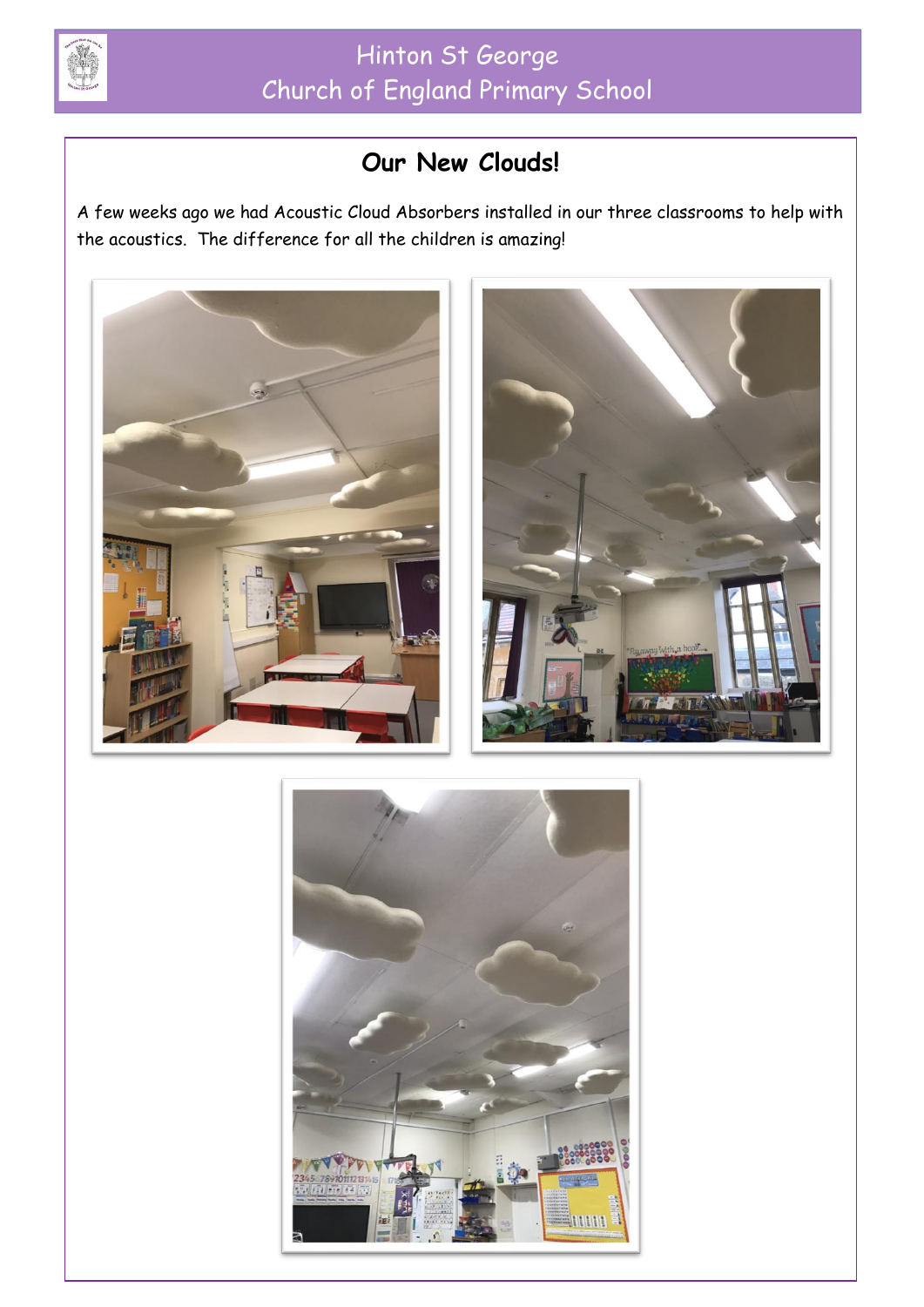

## Hinton St George Church of England Primary School

### **Science Day**

We had a wonderful time on science day exploring and investigating. Sprout Class studied chemical reactions and states of matter, as well as completing a challenge to see who could make the strongest bridge! Sapling Class enjoyed making skeleton puppets and bridges using paper, experimenting with different ways of folding it. Meanwhile, Oak Class explored Achimedes' principle to help understand density of materials, measured their lung capacities, and dissected the flower of a lily to explore plant reproduction, and created robotic hands to investigate ligaments and tendons.







L







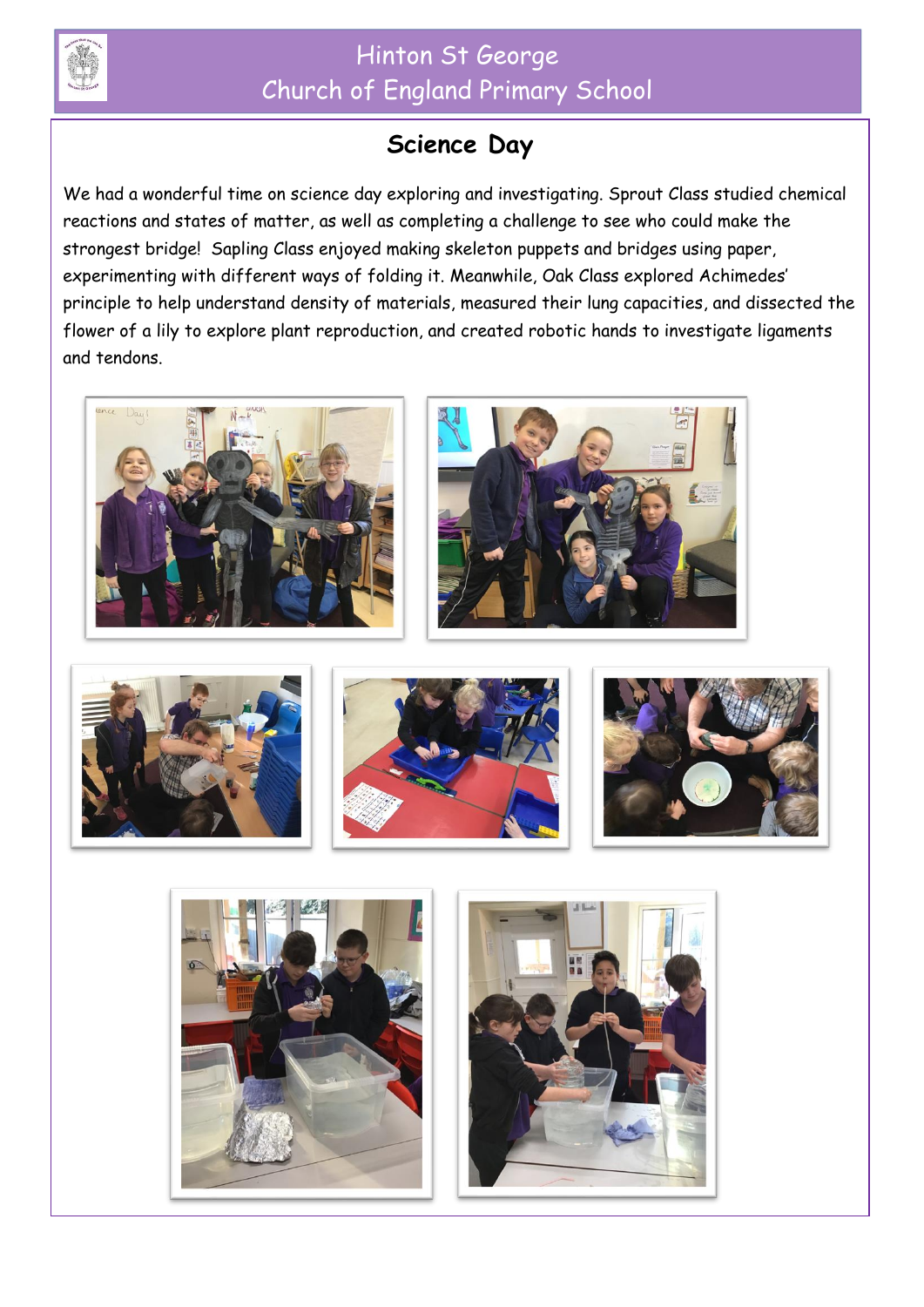

#### **Data Changes & Attendance**

To ensure that the school always has the most up to date contact telephone numbers, email addresses and medical/allergy details for your child/children, please remember to always inform Miss Sands in the office with any changes you may have.

We have noticed a large percentage of late marks creeping in and when we join them all together it equates to a considerable amount of lost teaching time first thing in the morning. This is such an important part of the day as children are taking part in phonics or early birds and generally settling into class.

We appreciate that sometimes there are unforeseen circumstances that result in children being late for school, but please can we ask everyone to make a conscious effort to try and get the children to school on time. Lateness has a massive impact not only on the individual child but the whole class. Please note, we will be re-introducing the late slip next week in line with our attendance policy (this will be completed by the staff member at the door following verbal communication with parents).

# **St George's Pre-School**

We are loving our new building! We celebrated Chinese New Year and are enjoying Forest School. We are looking forward to our open day on the  $14<sup>th</sup>$  of February.

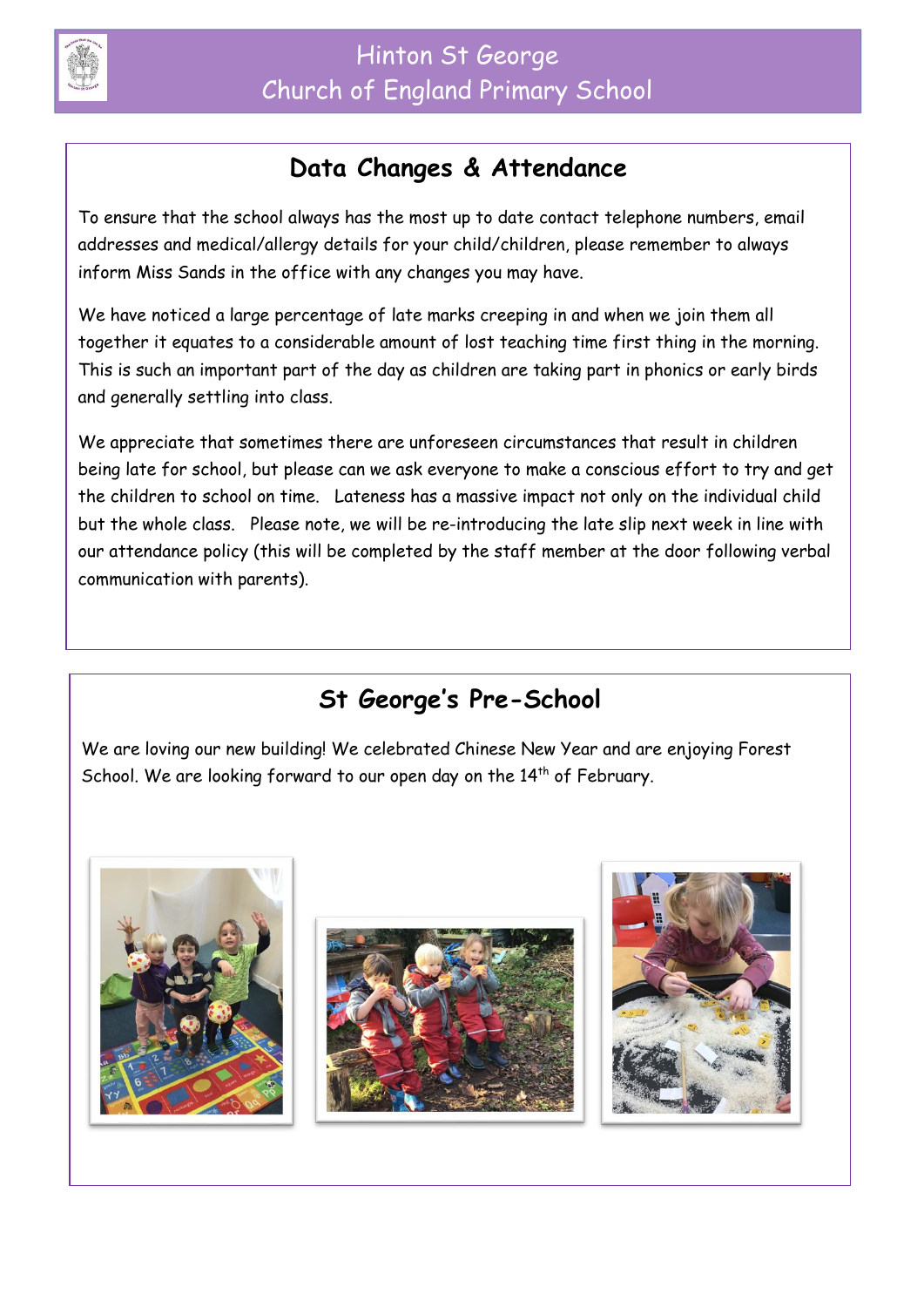

#### **Message from Hinton St George PFA**

Hello,

It brings me great pleasure to say we have spent money on Fiction Express for key stage 2, Cornerstones for the whole school, Small World Play for Sprout Class and an online Pantomime for the pre-school and school at Christmas; a great way to enrich our children's education. We are really lucky because of the amazing support of the parents and wider community we had this money to spend. Whether it has been giving time or donating various items we wouldn't be able to do it if it weren't for you. Thank you to all those who have given in any way they can.

There are a lot of exciting events coming up, the quiz is this Friday. A brilliant opportunity for a good fun night out with friends, a ploughman's, and a bar, whilst also supporting this wonderful school. Thank you to the parents who gave consent to their children being filmed for a starring role in the articulate part of the quiz round! Thank you to Poppy who has been busy behind the scenes coordinating the pudding auction and pushing the advertising in the village. Thank you ahead of time for those of you who are donating a pudding and to the awesome people who are giving some time on Friday evening. We have two parents coming back to give us a hand, Nathan a previous PFA Chair is the quiz master and Connie also a previous PFA Chair is going to help get the Ploughmans plated up and ready. As we always say, many hands make light work, so please if you can give time on Friday evening to attend the event or help on the bar or in the kitchen, you're more than welcome :-) My number is 07908538200 if you have any questions.

There is Slay the dragon on Sunday 13th March (please see separate box)

On another note, it is with great sadness that at the PFA meeting on Wednesday night, I gave my notice in as Chair. This gives us 4 weeks to find another chair for the committee. Unfortunately, because the PFA is a registered charity there has to be a Chair to the committee, no Chairperson NO PFA. I did step down at the AGM, however there was no one at the meeting willing to take on the role, I couldn't see the PFA dissolve, so I agreed to continue in the role. It has been a fun few years being a key person in the PFA, and it is not too scary or time consuming. I'd be happy to talk to anyone considering stepping into the role and help with a hand over. More details of this to follow.

Warm regards

Tara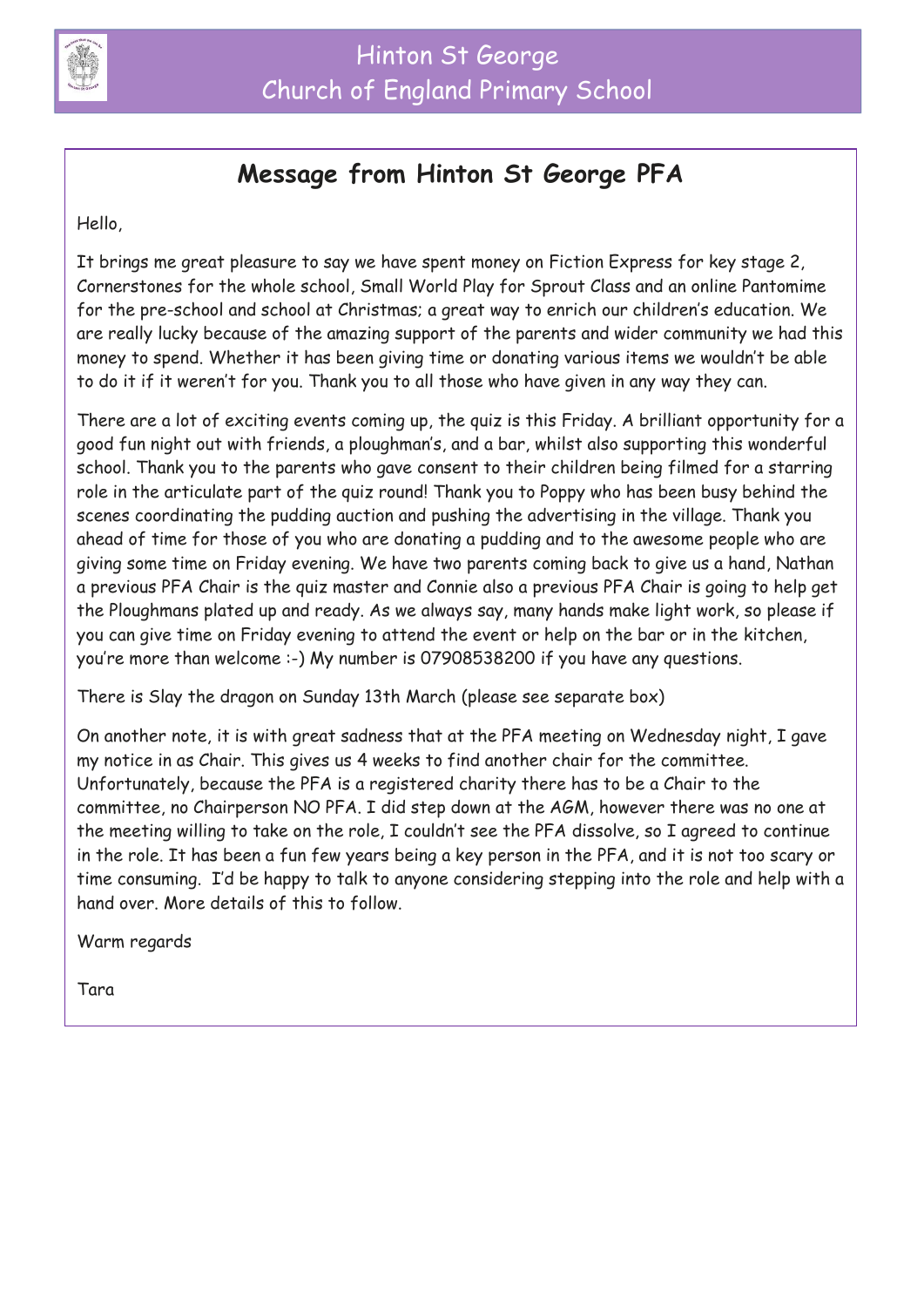

## **Safeguarding**

If you are worried about the safety of any child, then please speak to one of the following members of staff:

**Mrs Charlotte Hall**, Designated Safeguarding Lead, **Mr James Batchelor,** Deputy

Safeguarding Lead, **Mr Adam Cashmore**, Deputy Safeguarding Lead or **Mrs Sarah** 

**McEvansoneya**, Governor responsible for Safeguarding.

## **Slay the Dragon!**

Our Slay the Dragon cross-country running event is back this year on the 13th of March. This is our biggest fundraiser of the year for the school. It is a very well attended event in the local running calendar which sadly had to be cancelled in recent years, so is much anticipated this year.

We are looking for helpers to join us on the day for a variety of roles, in order for the event to run smoothly and safely.

We need Marshals for the race routes (fun run, 5k and 10k) and for those who may enjoy a bit of exercise but aren't taking part in the run, we also need 'sweepers' to stay at the back of the runners to ensure everyone completes the route safely.

We also need lots of help at the village hall and field and the majority are roles that would only require 1- or 2-hour slots, such as the registration desk, data entry, etc. Additionally, we will need a kitchen team which can be split into 1-hour shifts.

Please help us to make this event a success and have fun while you're doing it!

Below is a list of some of the roles that need filling. If you can help, please sign up by contacting Sarah Smith, Rachel Plant or Rosie Derryman or by reaching out to one of the class WhatsApp groups. Thank you for your support.

Volunteers needed: Marshals Sweepers Results runners Finish line timers Medals on finish line Registration desk Data entry Kitchen team